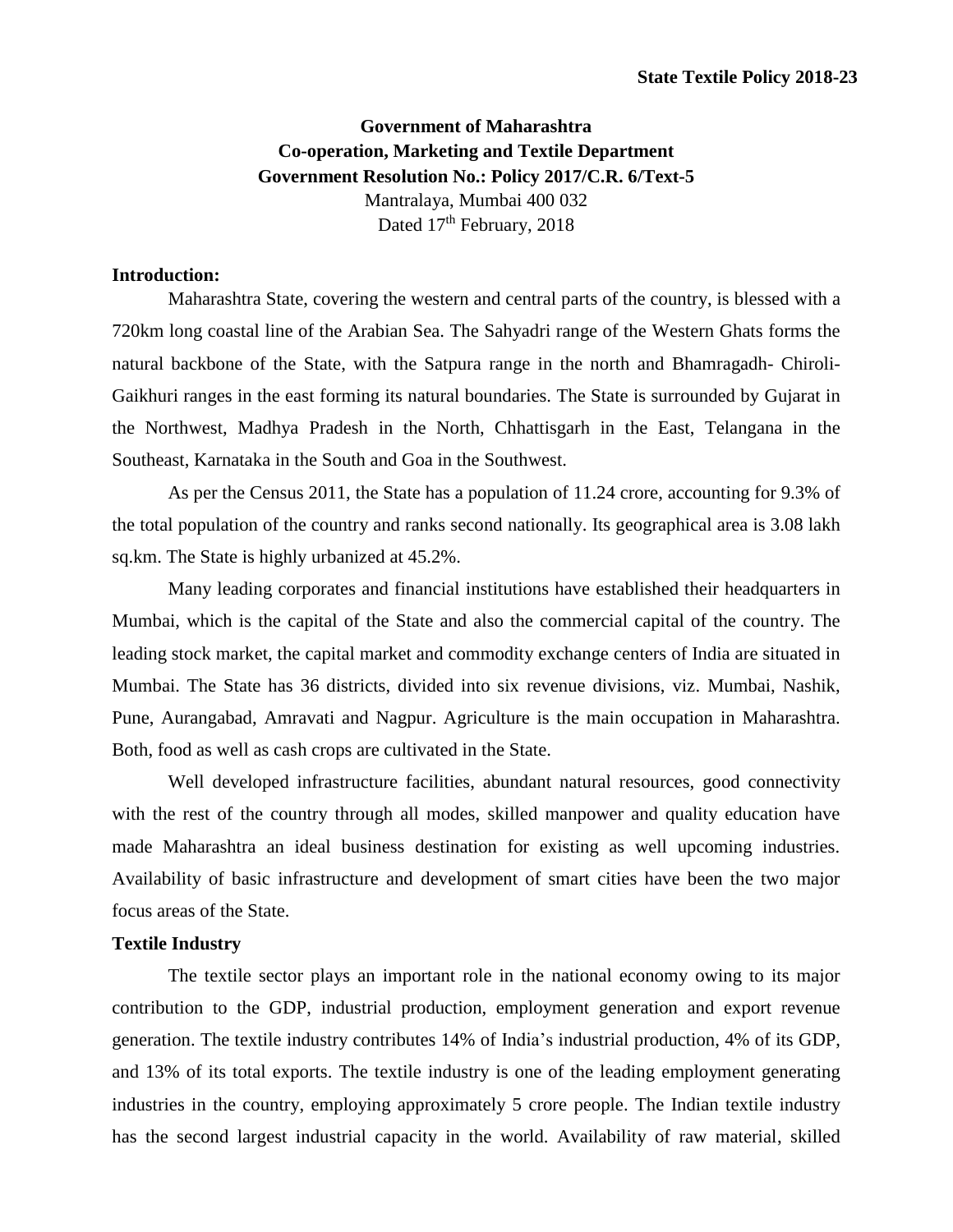manpower and lower production costs are its key strengths. The readymade garments sector was worth Rs. 6 lakh crore in the FY 2016-17. The market for readymade garments is divided into three segments viz. domestic market, industrial market and international market. Out of the total readymade garments production, 60% is consumed in domestic sector, 21% is consumed in the industrial sector while 19% is exported. The export of raw fabric and readymade garments will continue to grow in the coming years.

The textile industry plays an important role in the State's economy. It is the second largest employment generating sector after agriculture. There has been a sizeable increase in the ginning, spinning and weaving industry in the State. The State has efficient rail, road, port and airport infrastructure for connectivity, availability of electricity, skilled manpower and abundantly available cotton. The State has set an objective of achieving 100% processing of all the cotton grown in the State. Keeping this objective in mind, and to realize the concept of "Fiber to Fashion", the State declared its Textile Policy **2011-17** in Jan 2012. The policy led to investments to the tune of Rs.20,000 crore in the sector with employment generation of 3 lakh.

The State produces ample quantity of silk in addition to cotton. Sericulture and silk processing industry is an important agriculture and forest based employment generating sector. A farmer can generate an income of approximately Rs. 8 Lakh per Ha in this sector. Maharashtra is the leading non-traditional silk producing State in the country. Sericulture requires less water as compared to other cash crops. It can provide the farmers a guaranteed source of income and thus can prevent rural migration to cities. The State has a very conducive environment for sericulture. Mulberry and Tussar plantation can even withstand unstable weather conditions. The increasing demand for the silk and silk products in the domestic and the export markets, provides for a guaranteed source of income for the farmers. Thus sericulture has good potential to support the State's policy of doubling farmers' income. Further, the Mahareshim Abhiyan could provide an opportunity to uplift the beneficiaries of the Forest Rights Act.

The State annually produces approximately 1400 metric tonne of wool from the 'Deccani' sheep. However, the sheep rearing community is not able to benefit financially due to lack of supporting infrastructure in the State. Establishment of wool processing industries oriented towards value addition will help boost the income of the sheep rearing community and also reduce rural migration to cities. Apart from cotton, silk and wool, Maharashtra produces a large quantity of bamboo, banana, *ghaypat, ambadi* and coir. These could be good sources of non-conventional yarn. Today farmers have to pay for removal of the banana barks after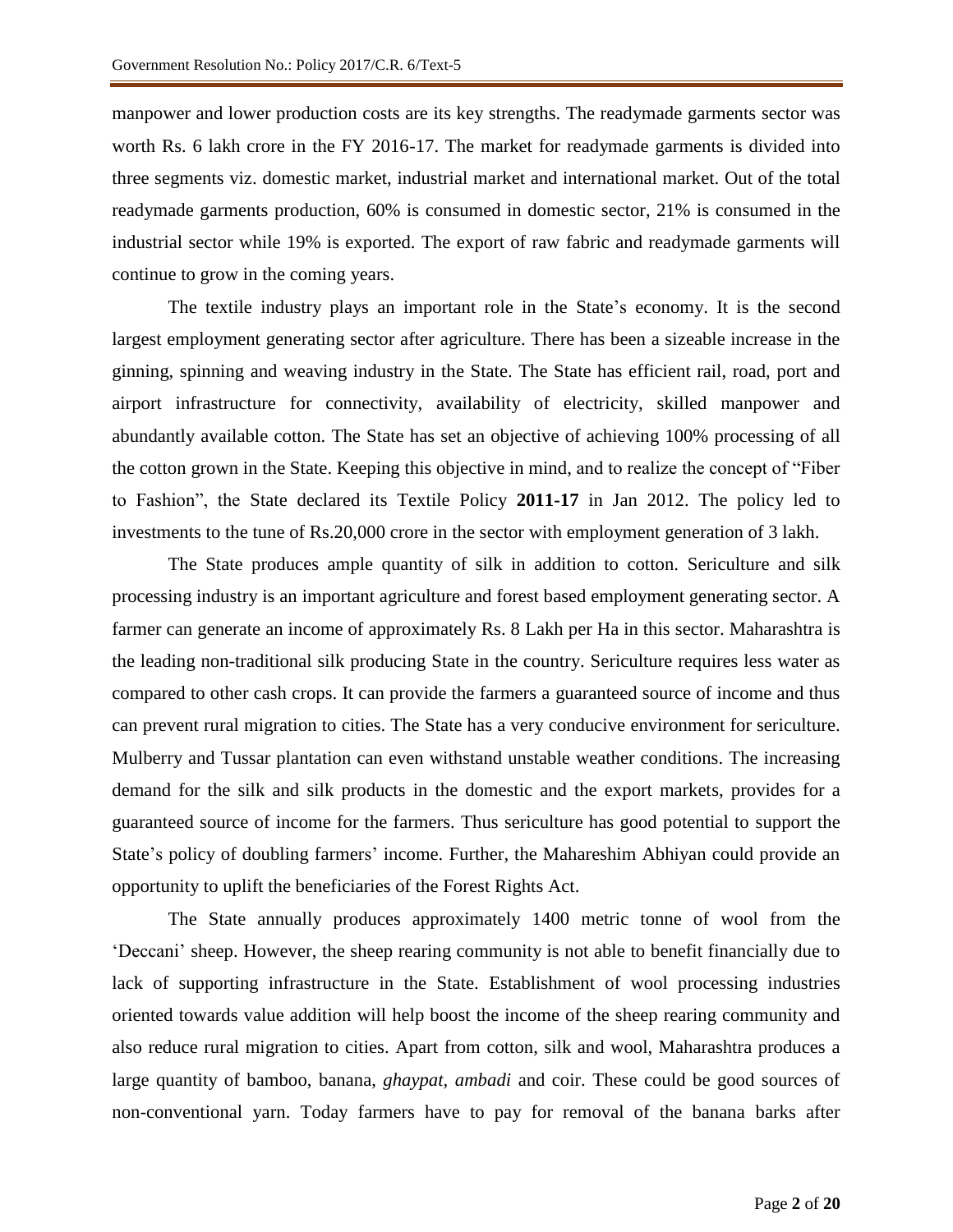harvesting. However, the banana barks can be processed to produce yarn and this can result into an immediate additional source of income for farmers.

The State's new Textile Policy will provide a stimulus to the textile industry in the State. The policy is aimed at generating 10 lakh new employments in the next 5 years and doubling the farmers' income by 2022. The policy, which is expected to attract investments worth Rs. 36,000 crore, will provide many benefits including competitive power tariff and increased capital subsidy for SC/ST and minority categories. The policy lays special focus on strengthening the knitting, garmenting and hosiery sector which will create ample employment opportunities for women. This will prove to be an important step forward towards women empowerment and development of women entrepreneurs.

The policy aims not only at further strengthening the cotton, silk and wool sectors but also promoting non-conventional yarn production, skill development and increased use of green energy. The State's innovative measures for the revival of the textile industry is the focal point of the policy. It lays great emphasis on and preference to skill development as well as research & development. Under this policy, the State will establish a first of its kind Textile University and will collaborate with leading technical institutes in the textile sector to undertake world class research & development projects in agriculture universities. This initiative will help fill the void in theoretical and practical aspects of textile education in the State.

The Textile Department has planned to create a Textile Development Fund for sufficient and timely funding as well as meeting essential infrastructure needs of the textile industry. This fund will be generated out of government equity returned by the cooperative spinning mills, sale of the textile department's land and other assets and 50% of CSR funds from various textile industries which have availed government subsidies and other benefits.

At present out of the total cotton production in the State, only 25% of cotton is utilized by spinning mills while the rest of the cotton is sent out of the State. Additionally grey cloth and yarn is sent out of the State for dyeing and processing. The policy is aimed at reducing this gap in the production and processing resulting into an integrated "Farming to Marketing" value chain in the State.

In view of the above, the State Textile policy 2018-23 is designed to generate employment in the State through processing of cotton, silk, wool, non-conventional yarn and man-made fiber.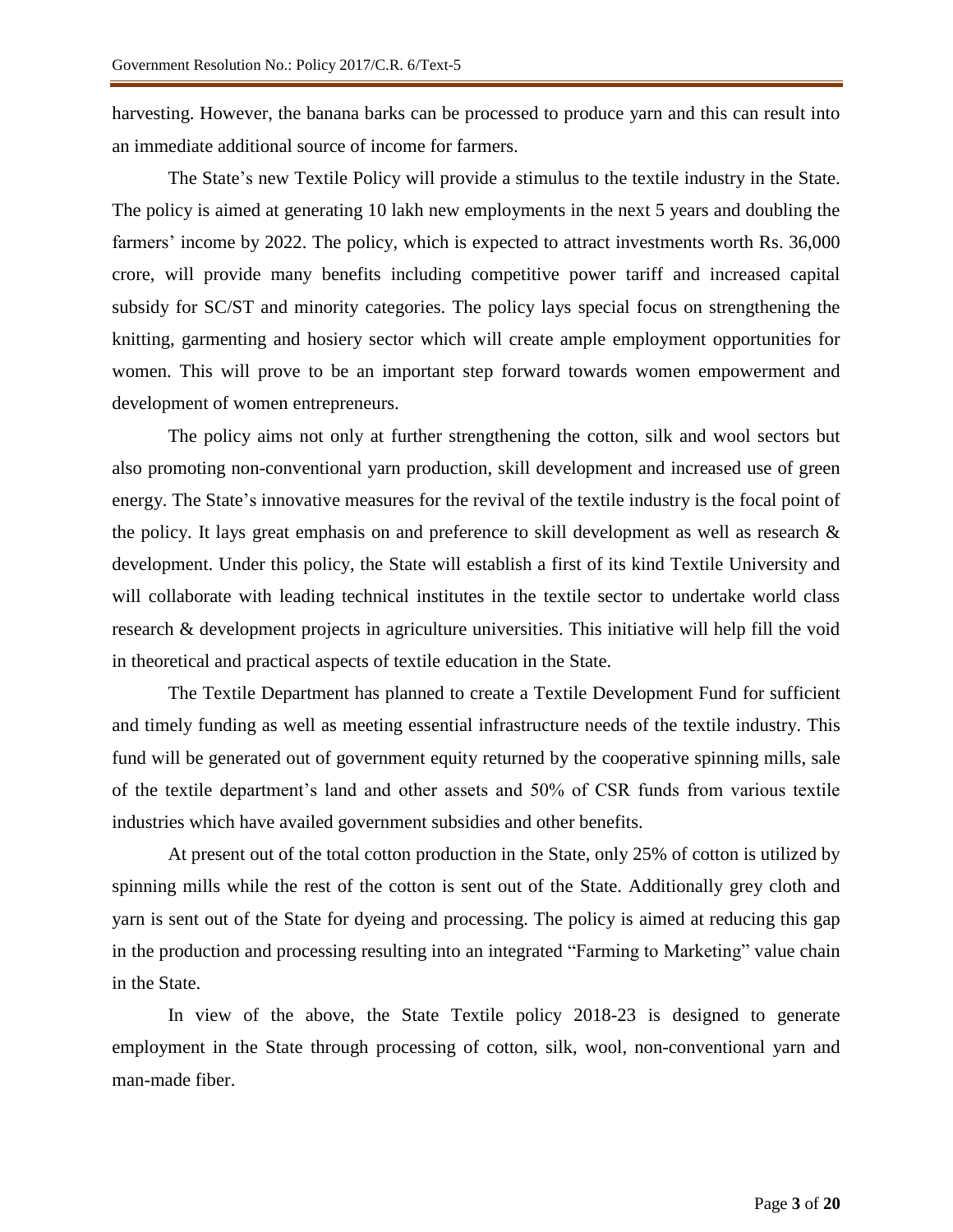## **Government Resolution:**

The State Textile Policy is hereby approved vide this Government Resolution. The salient features of State Textile Policy are enumerated in the following paragraphs.

# **1. Period of the Textile Policy**

This Textile Policy will come into effect from the date of issuance of this Government Resolution and will continue to be in effect till 31st March, 2023.

# **2. Objectives of The Textile Policy 2018-23**

- 2.1 Encourage setting up of Fiber to Fashion value chain.
- 2.2 Generate 10 lakh new employments in the textile sector.
- 2.3 Special focus on development of the textile industry in cotton growing areas.
- 2.4 Special focus on processing, knitting, hosiery and garmenting sectors to create an internationally competitive textile industry in the State.
- 2.5 Set up pollution free / ecofriendly dyeing and processing industry.
- 2.6 Increase Mulberry and Tussar cultivation, increase Silk yarn production and create a silk tourism corridor.
- 2.7 Encourage traditional silk weaving businesses such as the Paithani Saree. Also create, promote and market "*Adhyatmik Reshim*" brand.
- 2.8 Special focus on non-conventional yarn (bamboo, banana, *ambadi*, *ghaypat*, maize, coir, etc.) and its usage with a view to doubling farmers' income.
- 2.9 Focus on reviving the entire wool industry from shearing to garmenting to marketing.
- 2.10 Special focus on the emerging sector of technical textiles.
- 2.11 Provide the textile industries with the latest technical expertise created by institutes such as IITs, SASMIRA and WRA which are actively engaged in research & development in the textile industry.

# **3. Definitions**

- 3.1 **Existing Project**: Any project existing prior to the announcement of this policy and any project coming under expansion / diversification / modernization during the period of this policy.
- 3.2 **New Project**: Any project established and starting production during the period of this policy.
- 3.3 **Expansion Project**: Any existing project increasing its gross fixed capital investment by 25% and increasing its total production capacity by 25% as compared to the previous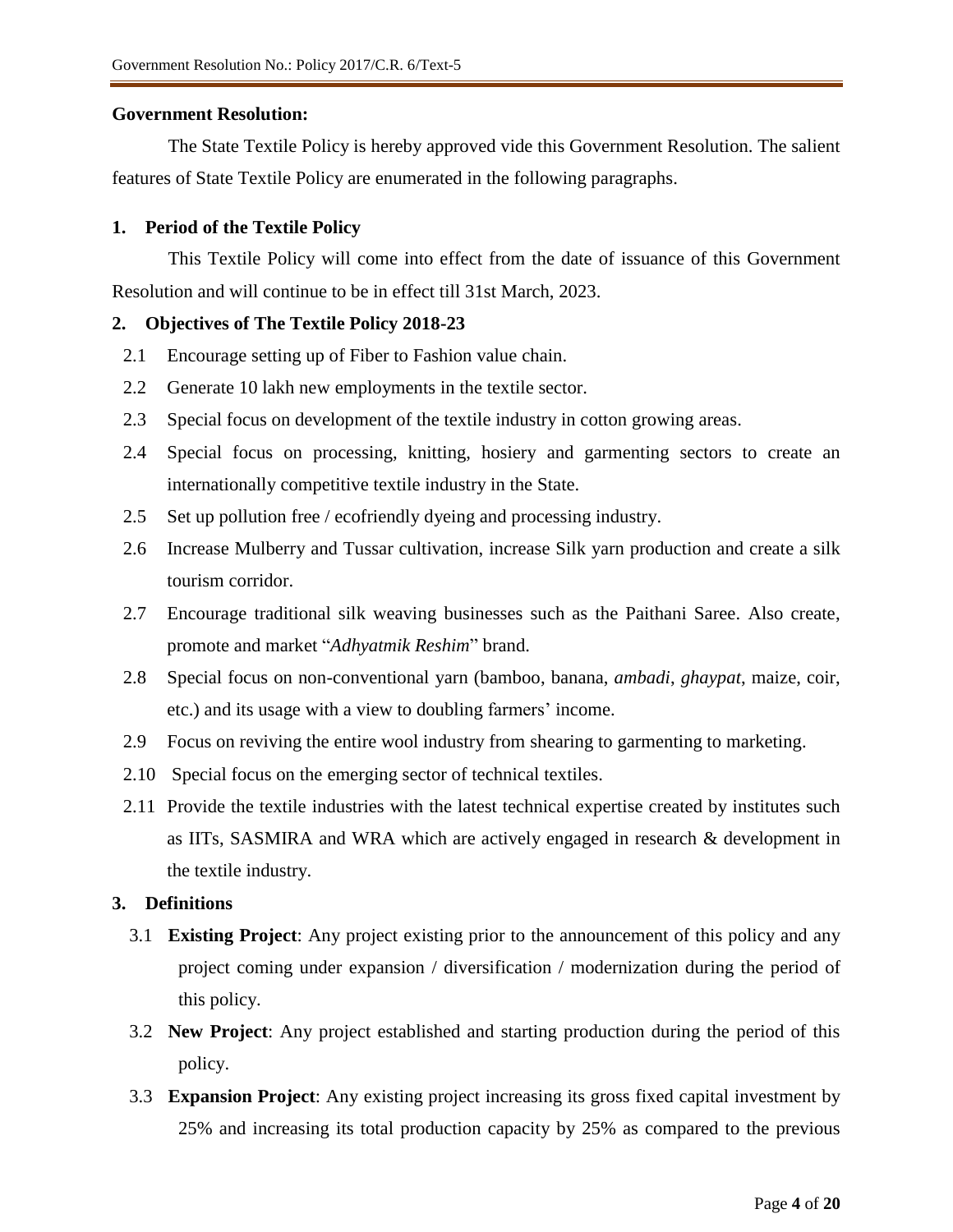year will be considered as expansion or diversification. Such expansion and / or diversification will include forward and backward integration.

- 3.4 **Gross Capital Investment**: Investment in machinery before expansion / diversification / modernization and / or investment made from financial assistance approved by financial institutions / banks.
- 3.5 **Modernization Project**: Conversion of old simple powerloom to shuttle-less rapier loom and to any loom based on advanced technology.
- 3.6 **Diversification Project**: Any project undertaken by an existing unit to produce additional product(s) of the textile value chain.
- 3.7 **Project Cost**: Aggregate cost of land, building and machinery.
- 3.8 **Eligible Machinery**: Machinery eligible under centrally sponsored TUFS scheme (including any subsequent modifications by the Central Government to these schemes) or machinery approved by the State Government.
- 3.9 **Eligible Amount**: Long term loans for capital subsidy under the centrally sponsored TUFS scheme (including any subsequent modifications by the Central Government to these schemes) or long term loans (excluding taxes) approved by financial institutions or banks for machinery approved by the State Government.
- 3.10 **Eligible amount for self-financed projects**: As per the criteria of centrally sponsored TUFS scheme (including any subsequent modifications by the Central Government to these schemes) or cost of machinery (excluding tax) approved by the State Government.
- 3.11 **Eligibility for Capital Subsidy:** The eligibility for capital subsidy will be decided based on the installed capacity of the project and actual annual production.
- 3.12 **Composite Unit**: A project comprising minimum two activities of the value chain, i.e. spinning, weaving, knitting, processing and garmenting.
- 3.13 **Technical Textiles:** Such textile production which is aimed not only at fabric production but also at creating products which could be used in the industrial, defence, research and other advanced sectors due to its specialized technical properties. These products are classified into following categories based on their quality and end use:

(1) Agro tech, (2) Build tech, (3) Cloth tech, (4) Geo tech (5) Home tech, (6) Ind tech , (7) Medi tech, (8) Mobile tech, (9) Echo tech, (10) Pack tech, (11) Pro tech (Protective textile) (12) Sport tech, (13) Defence tech, (14) Products announced by Textiles Ministry of Central Government from time to time.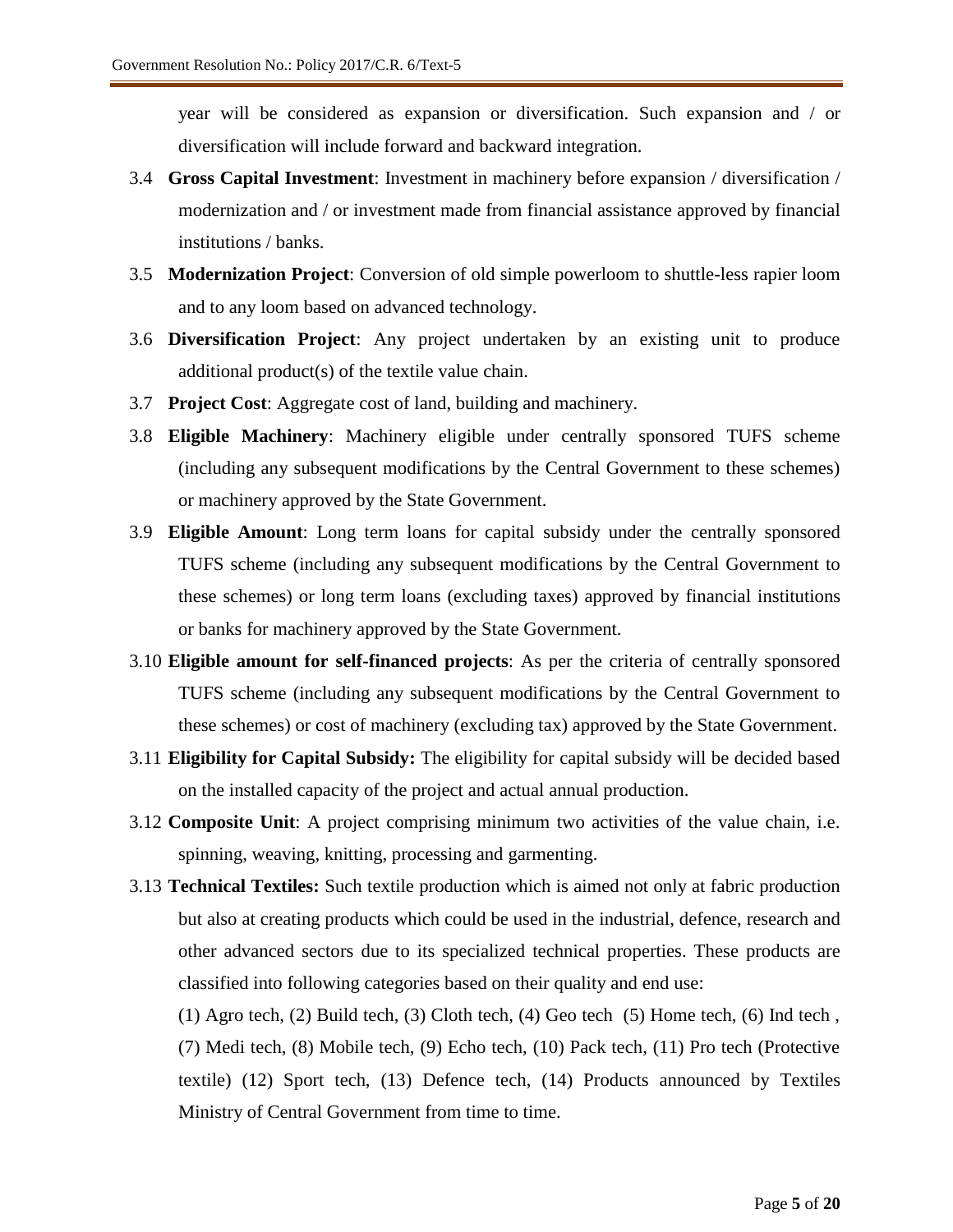3.14 **TUF Scheme**: Amended Technology Upgradation Funds Scheme (A-TUFS) of the Central Government or any scheme amended by the Central Government from time to time.

## **4. Textile Components included in Textile policy 2018-23:**

- 4.1 Cotton ginning and pressing
- 4.2 Spinning / silk reeling and twisting / integrated silk park / synthetic filament / yarn texturing, crimping and twisting
- 4.3 Weaving and powerloom
- 4.4 Technical textile, non-woven and converters of non-woven
- 4.5 Knitting / hosiery / garment / apparel & made-up
- 4.6 Processing of fiber / yarn / fabric / garments / made-ups
- 4.7 Processing of non-conventional fiber / yarn / fabrics / garments / made-ups (bamboo, banana, *ghaypat*, maize, coir, hemp, etc)
- 4.8 Expansion of existing textiles units
- 4.9 Textile Parks / processing parks
- 4.10 Energy saving and process control equipment for various textile sectors
- 4.11 Skill development activities
- 4.12 Wool sector (i.e. scouring, combing, spinning (worsted, shoddy and woolen) and weaving and carpet sector.
- 4.13 Standalone spinning
- 4.14 Spinning with matching downstream capacity
- 4.15 Manufacturing viscose filament yarn / viscose staple fiber
- 4.16 Independent weaving preparatory
- 4.17 Embroidery on standalone basis
- 4.18 Composite upgradation (i.e. units going for upgradation in spinning, weaving / knitting and processing)
- 4.19 Multi-activities (units with two or more activities simultaneously except composite upgradation mentioned above)
- 4.20 Composite unit
- 4.21 Other units of textile industry not mentioned herein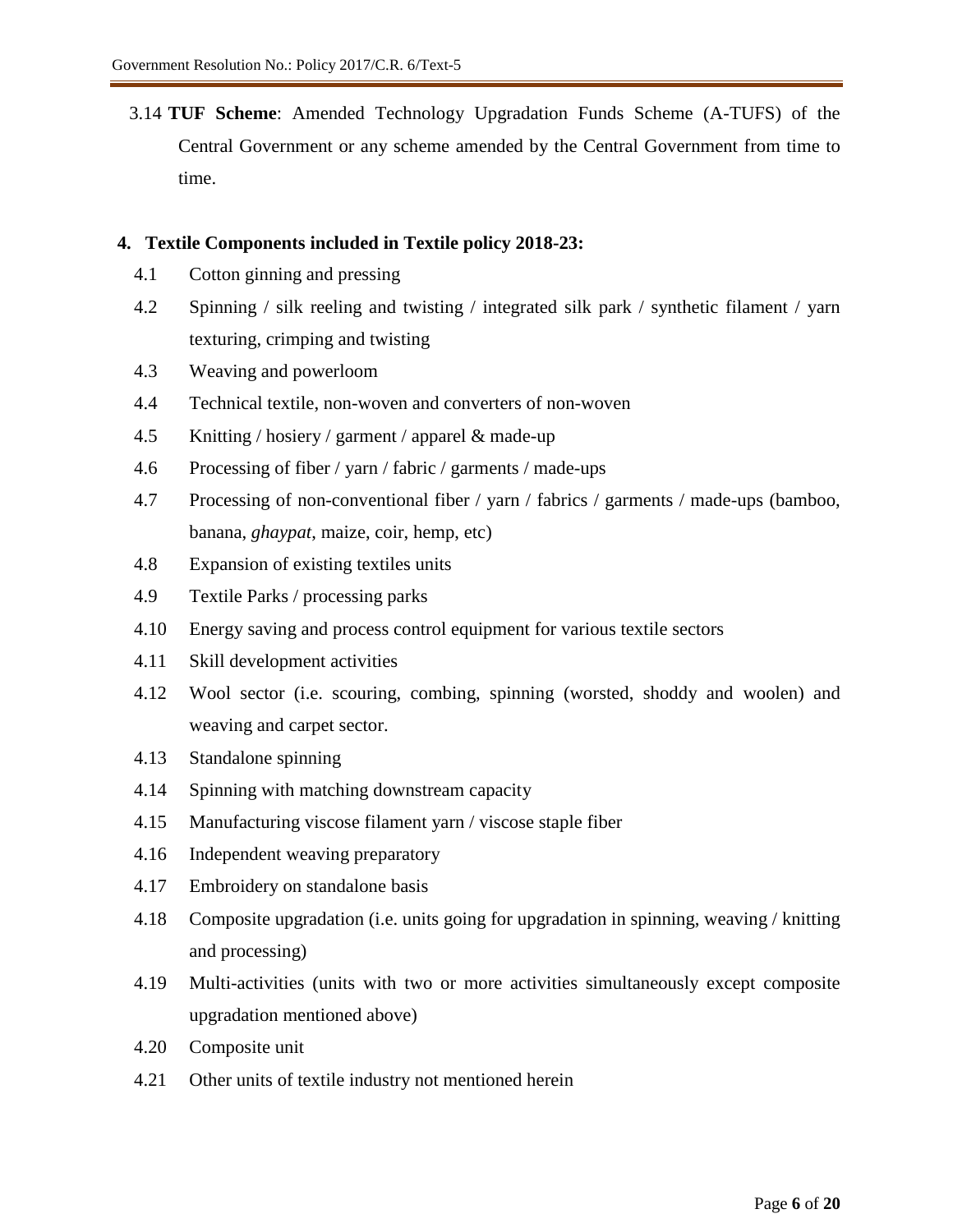**5. Scheme under Textile Policy 2011-17**: Projects which have submitted their applications (Form A) under Textile Policy 2011-17 will continue to receive the benefits declared under that policy till the beneficiary period of that project.

## **6. Extension to the Textile Policy 2011-17:**

The long term loans approved from 18 April 2016 to 15 February 2018 will be eligible for benefits as per the Government Resolution 2015/C.R 364/Text-5 dated 18 April 2016. Further, the self-financed projects which have ordered machinery between 2 December 2015 and 15 February 2018 will be eligible for benefits as per the Government Resolution dated 2 December 2015.

# **7. Following schemes will be implemented for the development of Textile industry under Textile Policy 2018-23:**

- 7.1 **Co-operative spinning mills**
- 7.1.1 The scheme of government equity for co-operative spinning mills will be implemented only in the cotton growing districts of the State.
- 7.1.2 The scheme will be implemented only in those talukas where less than 50% of the cotton produced is consumed in the spinning mills situated within those talukas.
- 7.1.3 The ratio of self-equity of co-operative spinning mills, government equity and loan from financial institutions will be 10:30:60 with an aim to provide timely government equity to the co-operative spinning mills. Increase in the self-equity of co-operative spinning mills may be considered in future.
- 7.1.4 A provision will be made for appointment of a Government Gazetted Officer as Managing Director by the co-operative spinning mills for human resource development. Training programs will be developed for skill development, capacity building and overall management.
- 7.1.5 A scheme will be formulated to encourage / award the co-operative spinning mills based on parameters such as operational performance, power saving, savings in expenditure, audit rating, measures taken for increased profitability / loss reduction, return of government dues, etc. The co-operative spinning mills will be given preference in government schemes including funding and any other subsidy schemes.
- 7.1.6 Administrative measures will be put in place for use of modern machinery and solar power by co-operative spinning mills.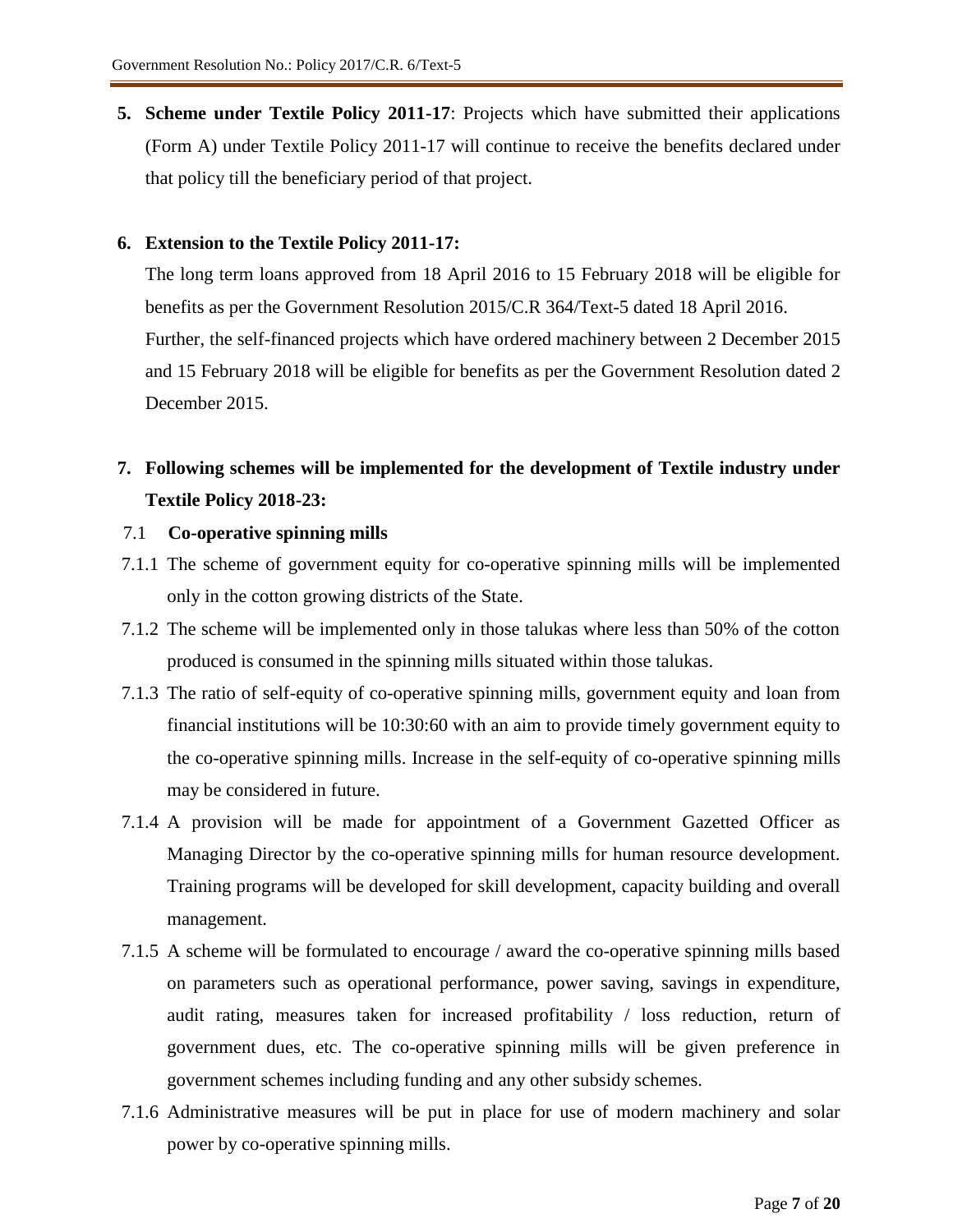**7.1.7 One Time Exit Policy:** Co-operative spinning mills and co-operative powerloom societies will be allowed to be privatized provided they are ready to return the government equity, loan and interest thereupon. If there is any change in the industrial use of the land then an amount will have to be paid to the government as per the prevailing rules.

## 7.2 **Powerlooms:**

Maharashtra has 13 lakh powerlooms accounting for 50% of the powerlooms in the country. The plain powerloom accounts for 80% (approx. 10 lakh) of the total powerlooms in the State. The following schemes, supplementary to the central schemes, for modernization of plain looms will be implemented with an aim to improve the quality of fabric, productivity of the units, power efficiency, and to make the industry competitive in the domestic and international markets.

7.2.1 **State scheme for modernization of plain powerlooms**: The State Government will provide the following grant to the powerloom owners who have received the grant from the Central Government under the centrally sponsored "Pilot scheme of in situ upgradation of plain powerloom for SSI Sector" for modification of plain powerlooms:

| Sr No          | Type of modernization       | Subsidy rate per loom   |                         |                         |  |  |
|----------------|-----------------------------|-------------------------|-------------------------|-------------------------|--|--|
|                |                             | <b>General Category</b> | <b>Scheduled Castes</b> | <b>Scheduled Tribes</b> |  |  |
|                |                             | (35%)                   | (20%)                   | $(8\%)$                 |  |  |
| 1              | Conversion of simple        | Rs 10,000/-             | Rs 6,800/-              | Rs 2,400/-              |  |  |
|                | powerloom to Semi-          |                         |                         |                         |  |  |
|                | <b>Automatic</b><br>shuttle |                         |                         |                         |  |  |
|                | loom                        |                         |                         |                         |  |  |
| $\overline{2}$ | Conversion of Semi-         | Rs 17,500/-             | Rs 10,000/-             | Rs 4,000/-              |  |  |
|                | <b>Automatic</b><br>shuttle |                         |                         |                         |  |  |
|                | loom to Shuttle less        |                         |                         |                         |  |  |
|                | rapier loom                 |                         |                         |                         |  |  |
| 3              | Conversion of simple        | Rs 28,000/-             | Rs 16,000/-             | Rs 6,400/-              |  |  |
|                | powerloom to Shuttle        |                         |                         |                         |  |  |
|                | less rapier loom            |                         |                         |                         |  |  |

This scheme will be implemented as per the terms and conditions of the Central Government scheme. The policy of sanctioning financial assistance after receipt of beneficiary details from the Central Government will be followed. If the scheme is modified by the Central Government then the State Government will also modify the scheme accordingly.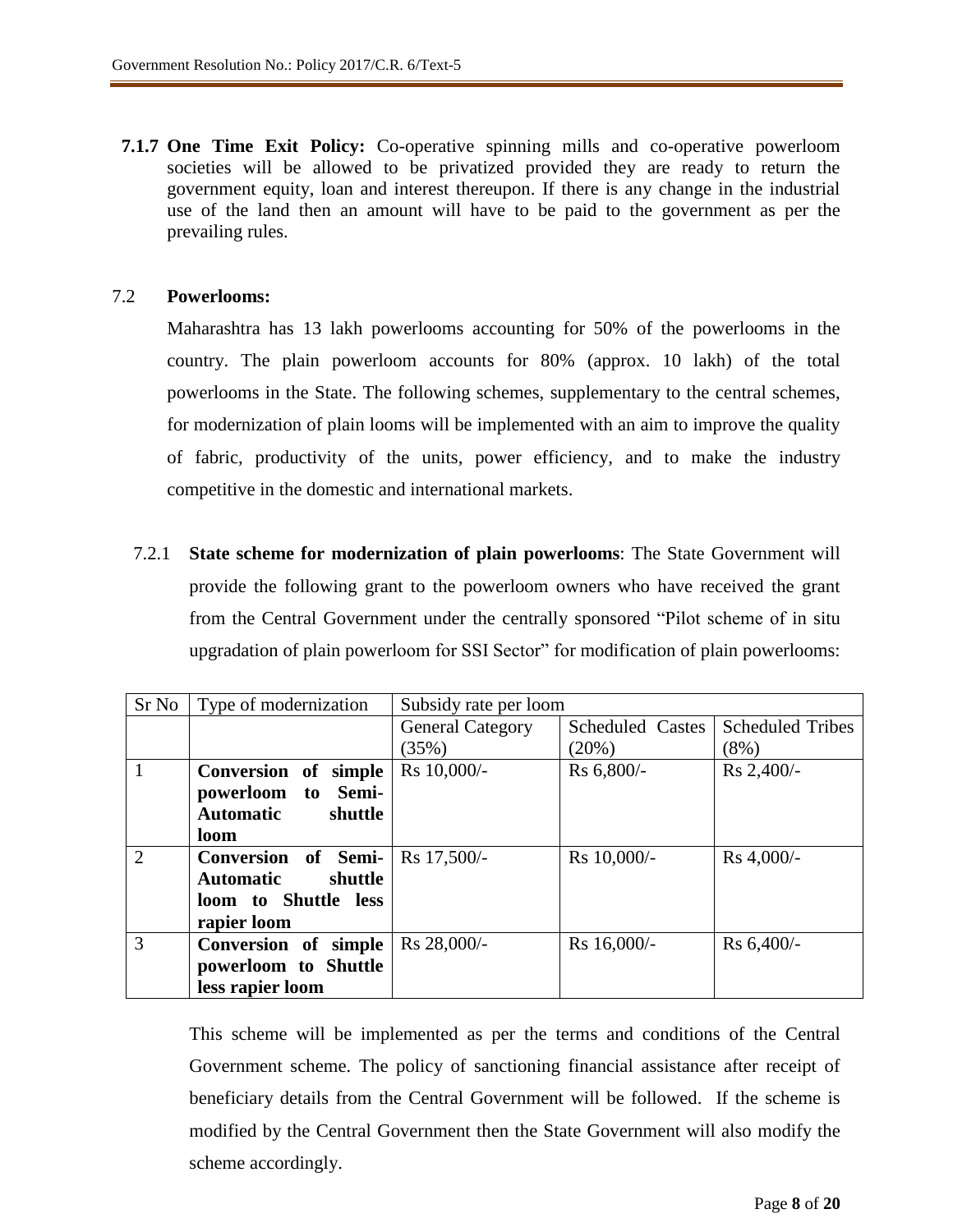7.2.2 **Other schemes for Powerlooms:** The Central Government is implementing Group work shed scheme, Yarn bank scheme, Common Facilitation Center (CFC - decision center / studio, testing facilities, trading center, information cum trade center & common raw material / yarn / sales depot, water treatment plant for industrial use, dormitory residential space, common pre-weaving facilities viz. yarn dyeing, warping, sizing and twisting etc. and post-weaving facilities viz. processing, etc.) and Solar energy scheme for powerlooms units. The State Government will prepare schemes supplementary to the central schemes as per the guidelines and conditions set by the Central Government. The policy of sanctioning financial assistance after receipt of beneficiary details from the Central Government will be followed.

# 7.3 **Administrative simplification of schemes covered under Textile Policy 2011-17**

- 7.3.1 **Merger of TUFS linked and delinked schemes:** Due to changing interest rates, the administration of the subsidy under the TUF schemes is complicated. Hence a decision will be taken for administrative simplification (Ease of Doing Business) of such subsidy process.
- 7.3.2 With an aim to simplify administrative procedures and reducing processing time, the approval process for construction and purchase of machinery by the spinning mills and powerlooms will be decentralized.
- 7.3.3 **Online processing of schemes covered` under the Textile Policy:** Paperless office and online processing of schemes will be implemented in accordance with the objectives of administrative simplification and Ease of Doing Business.
- 7.4 **Capital Subsidy in lieu of Interest Subsidy**: The policy of capital subsidy in lieu of Interest subsidy to the new, expansion & diversification / modernization projects undertaken during the Textile Policy 2011-17 will be continued with modifications in the Textile Policy 2018-23. Additional capital subsidy will be granted to processing plants set up in the cotton growing areas of Vidharbha, Marathwada and North Maharashtra. The details of the Capital subsidy rate and the duration for various textiles units are as follows: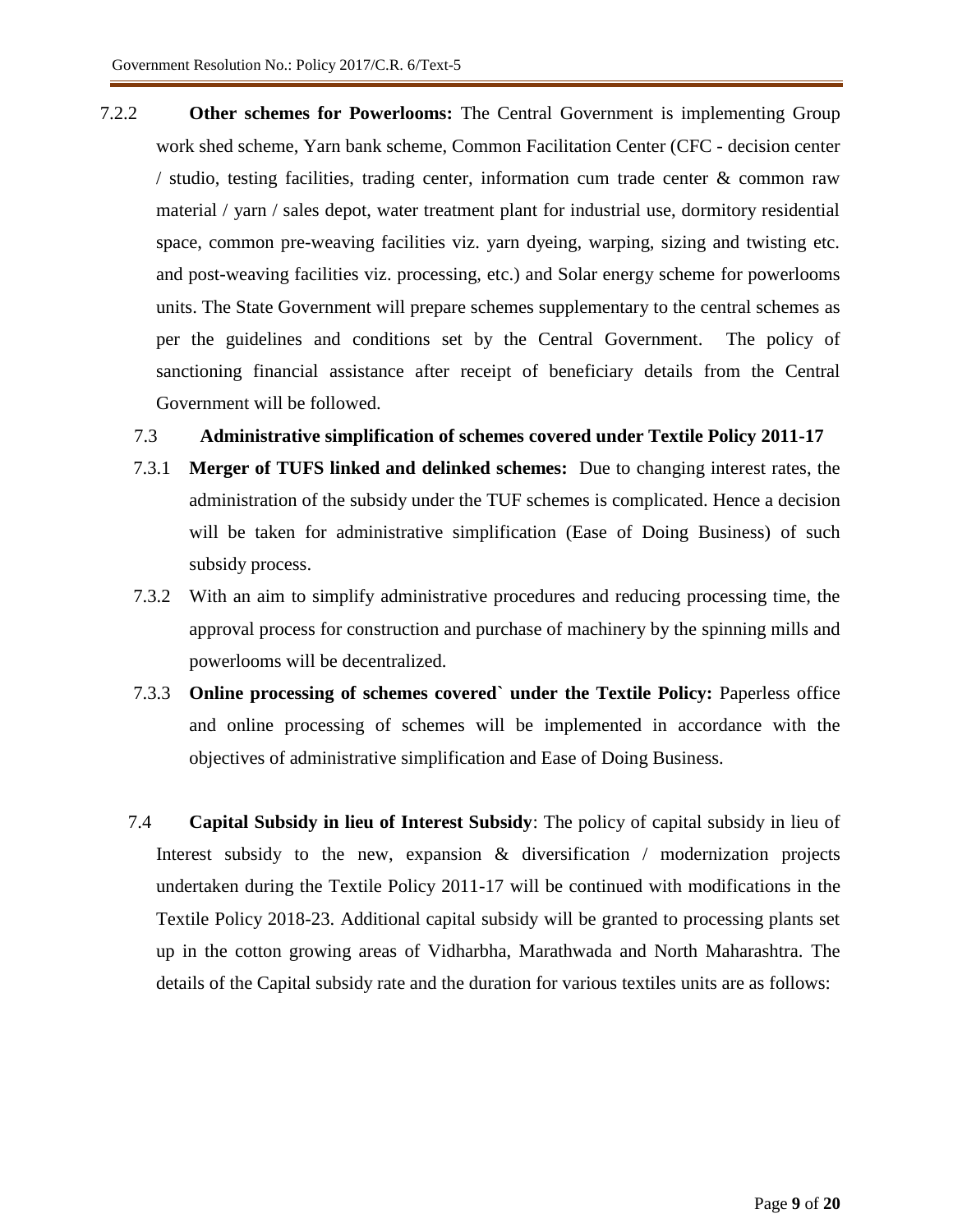|                                                                                                                                                                    | <b>Type of Textile</b>                                                                                              |                         |                                   |                                                                                                                                                                          |                                                                                                                                                                                                                                                              |  |  |  |
|--------------------------------------------------------------------------------------------------------------------------------------------------------------------|---------------------------------------------------------------------------------------------------------------------|-------------------------|-----------------------------------|--------------------------------------------------------------------------------------------------------------------------------------------------------------------------|--------------------------------------------------------------------------------------------------------------------------------------------------------------------------------------------------------------------------------------------------------------|--|--|--|
|                                                                                                                                                                    | Processing<br>(yarn,<br>fabric,<br>printing),<br>Technical<br>textile<br>Knitting,<br>Hosiery<br>and<br>Garmenting* | Composite<br>Unit **    | Spinning,<br>Ginning,<br>Pressing | Conversion<br>of<br>Plain<br>Old<br>powerlooms<br>to<br>Shuttle<br>less<br>Rapier looms or<br>looms based on<br>latest<br>technology<br>(Modernization<br>of powerlooms) | New Powerlooms based<br>on latest<br>technology<br>(Other<br>than<br>plain<br>Powerloom), Weaving,<br>Preparatory,<br>Warping,<br>Sizing,<br>Conning,<br>Twisting,<br>Doubling,<br>TFO and other textile<br>units excluding those<br>mentioned at Col 2 to 5 |  |  |  |
| 1                                                                                                                                                                  | $\overline{2}$                                                                                                      | 3                       | $\overline{4}$                    | $\overline{5}$                                                                                                                                                           | 6                                                                                                                                                                                                                                                            |  |  |  |
|                                                                                                                                                                    | $\overline{\%}$ of eligible<br>amount                                                                               | % of eligible<br>amount | % of eligible<br>amount           | % of eligible<br>amount                                                                                                                                                  | % of eligible amount                                                                                                                                                                                                                                         |  |  |  |
| Subsidy to units in<br>General<br>the<br>category                                                                                                                  | 40%                                                                                                                 | 35%                     | 25%                               | 25%                                                                                                                                                                      | 25%                                                                                                                                                                                                                                                          |  |  |  |
| Subsidy to units in<br>the<br>SC/ST/Minority<br>category                                                                                                           | 45%                                                                                                                 | 40%                     | 30%                               | 30%                                                                                                                                                                      | 30%                                                                                                                                                                                                                                                          |  |  |  |
| Additional subsidy<br>for production of<br>Yarn, fabric and<br>other products from<br>non-conventional<br>yarn                                                     | 10%                                                                                                                 | 10%                     | 10%                               | $\overline{a}$                                                                                                                                                           | $\overline{a}$                                                                                                                                                                                                                                               |  |  |  |
| The following additional subsidies will be applicable for textile projects in the Vidarbha, Marathwada and North<br>Maharashtra regions:                           |                                                                                                                     |                         |                                   |                                                                                                                                                                          |                                                                                                                                                                                                                                                              |  |  |  |
|                                                                                                                                                                    |                                                                                                                     |                         | Type of Textile                   |                                                                                                                                                                          |                                                                                                                                                                                                                                                              |  |  |  |
|                                                                                                                                                                    | % of eligible<br>amount                                                                                             | % of eligible<br>amount | % of eligible<br>amount           | % of eligible<br>amount                                                                                                                                                  | % of eligible amount                                                                                                                                                                                                                                         |  |  |  |
| Additional Capital<br>subsidy                                                                                                                                      | 20%                                                                                                                 | 10%                     | 10%                               | 10%                                                                                                                                                                      | 10%                                                                                                                                                                                                                                                          |  |  |  |
| Additional subsidy<br>for units having<br>Forward/Backward<br>Integration                                                                                          | 5%                                                                                                                  |                         | 5%                                |                                                                                                                                                                          | 5%                                                                                                                                                                                                                                                           |  |  |  |
| Additional subsidy<br>for units set up in a<br>taluka not having<br>existing<br>any<br>Spinning mills                                                              |                                                                                                                     |                         | 5%                                | ÷                                                                                                                                                                        |                                                                                                                                                                                                                                                              |  |  |  |
| Additional<br>5%<br>subsidy for new<br>composite unit set<br>up in a taluka not<br>having<br>any<br>$Co-$<br>Operative<br><b>or</b><br>Private<br>spinning<br>mill | $\equiv$                                                                                                            | 5%                      | $\overline{\phantom{a}}$          | $\overline{\phantom{a}}$                                                                                                                                                 | $\overline{a}$                                                                                                                                                                                                                                               |  |  |  |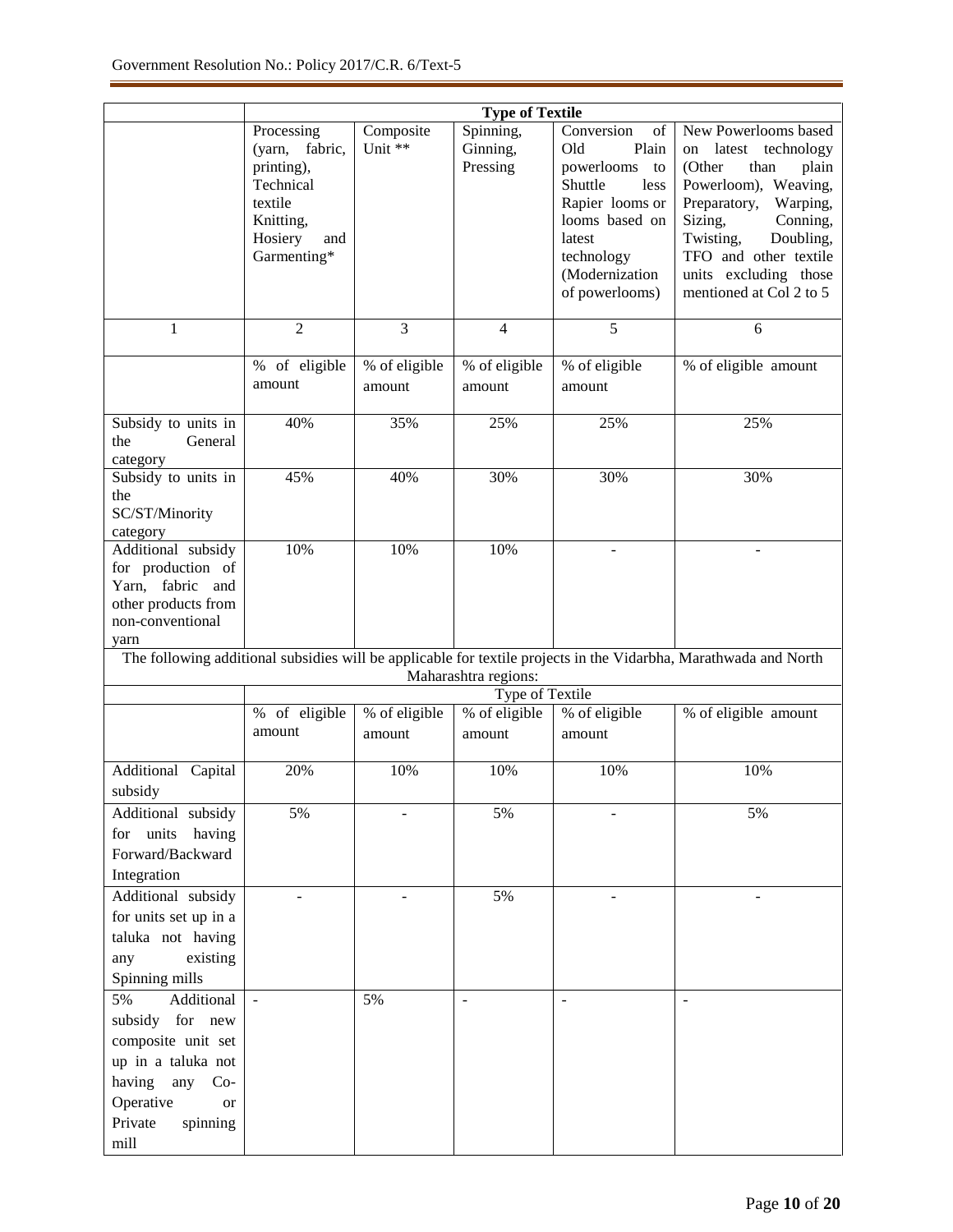\* Construction cost of ETP / CETP / ZLD in the processing projects will be eligible for capital subsidy.

\*\* Composite Unit: If particulars mentioned in Column 2 are not included then 35% for other processes and if particulars mentioned in Column 2 are included then 40% for those specific processes.

 5% additional capital subsidy for projects with investment of Rs. 500 crore and above. If it is the first project / pioneering project in that taluka then additional 5%, totaling to 10% capital subsidy will be applicable.

# **Capital Subsidy will be disbursed as follows:**

- i. First Instalment: 30% of eligible amount after 12 months from start of production
- ii. Second Instalment: 30% of eligible amount after 24 months from start of production
- iii. Third Instalment: 40% of eligible amount after 36 months from start of production

iv.

# **The following projects will be eligible under this scheme:**

- a) Projects for which the long term loan has been approved for machinery under the centrally sponsored TUFS scheme from the date of issuance of this Government Resolution or thereafter till 31 March 2023.
- b) Ginning and spinning projects for which the long term loan has been approved till 31 March 2023 by banks / financial institutions and where the projects have submitted Form-A on the State Government website.

# 7.5 **Capital subsidy for self-financed Projects:**

- 7.5.1 New / Expansion / Diversification / Modernization self-financed textile projects will be granted capital subsidy as per capital subsidy in lieu of Interest Subsidy Scheme.
- 7.5.2 Self-financed projects in the Vidarbha, Marathwada and North Maharashtra regions will be granted additional capital subsidy.
- 7.5.3 Textile projects of scheduled castes / scheduled tribes / minority communities will be granted capital subsidy as per the above mentioned capital subsidy in lieu of Interest Subsidy Scheme.
- 7.5.4 Terms and conditions of Government Resolutions dated 2 December 2015 and 18 December 2015 will be applicable to the capital subsidy in lieu of Interest Subsidy Scheme for self-financed projects with necessary modifications.

# 7.6 **Textile Parks**

7.6.1 The scheme of providing Rs. 9 crore or 9% of project cost, whichever is lower, to the projects by the State Government and those which are approved under Central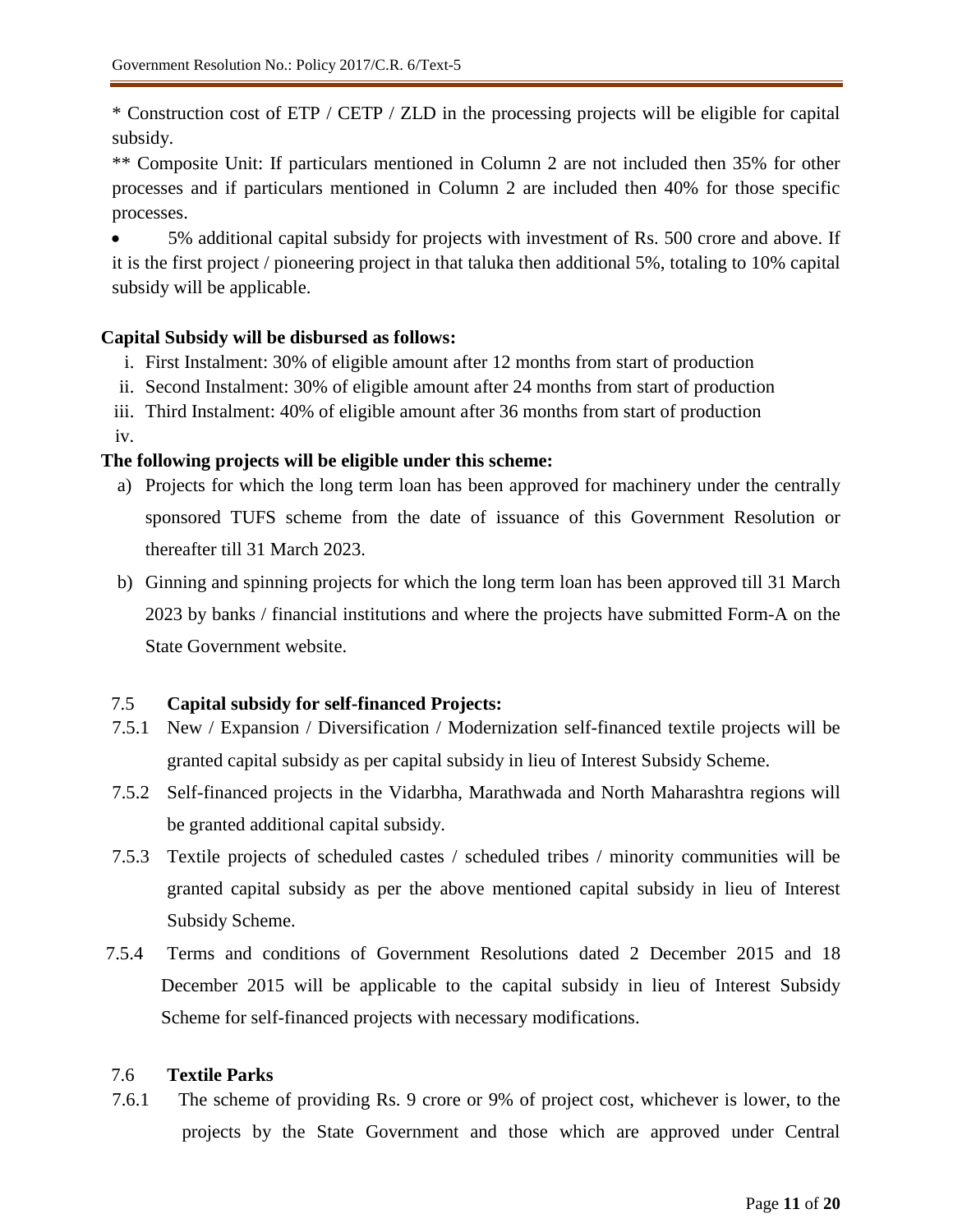Government SITP scheme (Government Resolution dated 25 May 2012) will be continued.

- 7.6.2 Integrated Textile Hubs / Parks by the MIDC will be set up at Amravati, Aurangabad, Beed, Buldhana, Jalna, Jalgaon, Nanded, Parbhani, Yavatmal and Wardha. Essential infrastructure such as roads, water, electricity, etc. and facilities of testing labs and CETP will be provided at these Integrated Textile Hubs / Parks. At least 100 Ha land at each of these Mega Integrated Textile Hubs will be developed.
- 7.6.3 Similar Textile Hubs / Parks will be set up as per requirement in the Vidarbha, Marathwada and North Maharashtra regions through MIDC.
	- **7.6.4** Textile Parks / Hubs will be established by MIDC at Ichalkaranji (Hatkanangle) and Solapur.

## 7.7 **Processing ( Pre & Post)**

- 7.7.1 The existing State scheme of 25% of project cost or Rs. 37.5 crore whichever is lower for projects approved under centrally sponsored IPDS scheme (Government Resolution dated 10/02/2015) will be continued.
- 7.7.2 Capital subsidy will be given for machinery required for ZLD / ETP / CETP in the processing projects.
- 7.7.3 Processing parks including CETP will be set up in coastal areas by MIDC.
- 7.7.4 Land for hard waste disposal will be provided in respective districts.
- 7.7.5 Processing parks including ZLD / ETP / CETP will be set up on priority by the MIDC at Ichalkaranji, Malegaon and Bhiwandi.
- 7.7.6 Processing projects having ZLD / ETP / CETP will be provided with electricity at a concessional rates since the costs of operating the ZLD / ETP / CETP projects and the hard waste disposal are very high.
- 7.7.7 Financial assistance will be provided to institutes such as SASMIRA and IIT to set up water free / effluent free dyeing / processing projects.
- 7.7.8 Water will be reserved for processing plants since these plants require large quantities of water.

## 7.8 **Knitting, Hosiery and Garmenting**

7.8.1 Plug & play premises will be established by MIDC in each District / Taluka of Vidarbha, Marathwada and North Maharashtra for setting up of knitting, hosiery and garmenting units.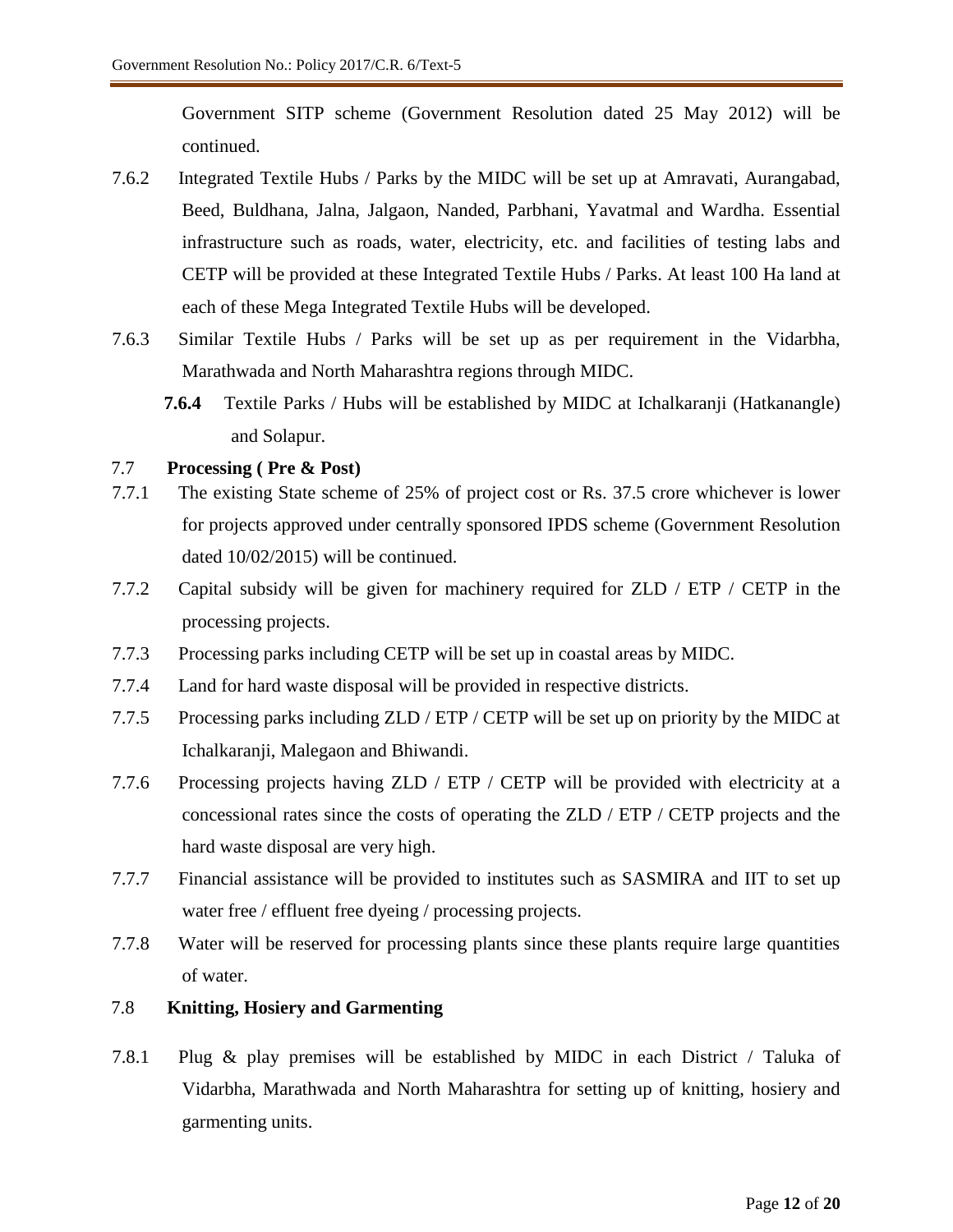- 7.8.2 These premises will have facilities like Common Facilitation Centre, Worker Training Centre, etc. These facilities will be run by unit owners associations / co-operative societies / private limited companies, etc.
- 7.8.3 Schemes tailor-made to meet the working requirements of women will be formulated for setting up of decentralized knitting, hosiery and garmenting units for women in their rural regions.
- 7.8.4 Garment parks will be established at Nagpur and Solapur through funds generated by sale of Narsingh Giriji Spinning Mill at Solapur and Empress Mill at Nagpur. Remaining funds will be transferred to the "Textile Development Fund".
- 7.8.5 Training of workers and entrepreneurs will be conducted by industrial bodies and NGOs through the Central Government's skill development schemes, CFCs and State Government's Pramod Mahajan Skill Development Scheme. These trainings will include hard skills, soft skills and life competencies skills.

## 7.9 **Mega Projects**

- 7.9.1 New or expansion projects of the textile sector with investments of Rs. 100 crore or generation of employment for at least 250 in any Taluka will be granted the status and incentives of a mega project under the Industries Department's Packaged Scheme of Incentives.
- 7.9.2 Status and Incentives of mega projects shall also be applicable to combined investment or employment generated by various units of the same entity of the textile sector, set up in the same Taluka.

## 7.10 **Incentives to Promote use of Green Energy:**

- 7.10.1 Special incentives will be given to textile projects implementing environment friendly solar and wind energy projects.
- 7.10.2 If spinning mills, powerlooms and textile projects are ready to set up green energy projects then the State Government, in collaboration with MEDA, will formulate a scheme for providing appropriate subsidy to reduce the overall power subsidy.

# 7.11 **Electricity Concessions**

7.11.1 Cross subsidy on open access will not be levied for textile units.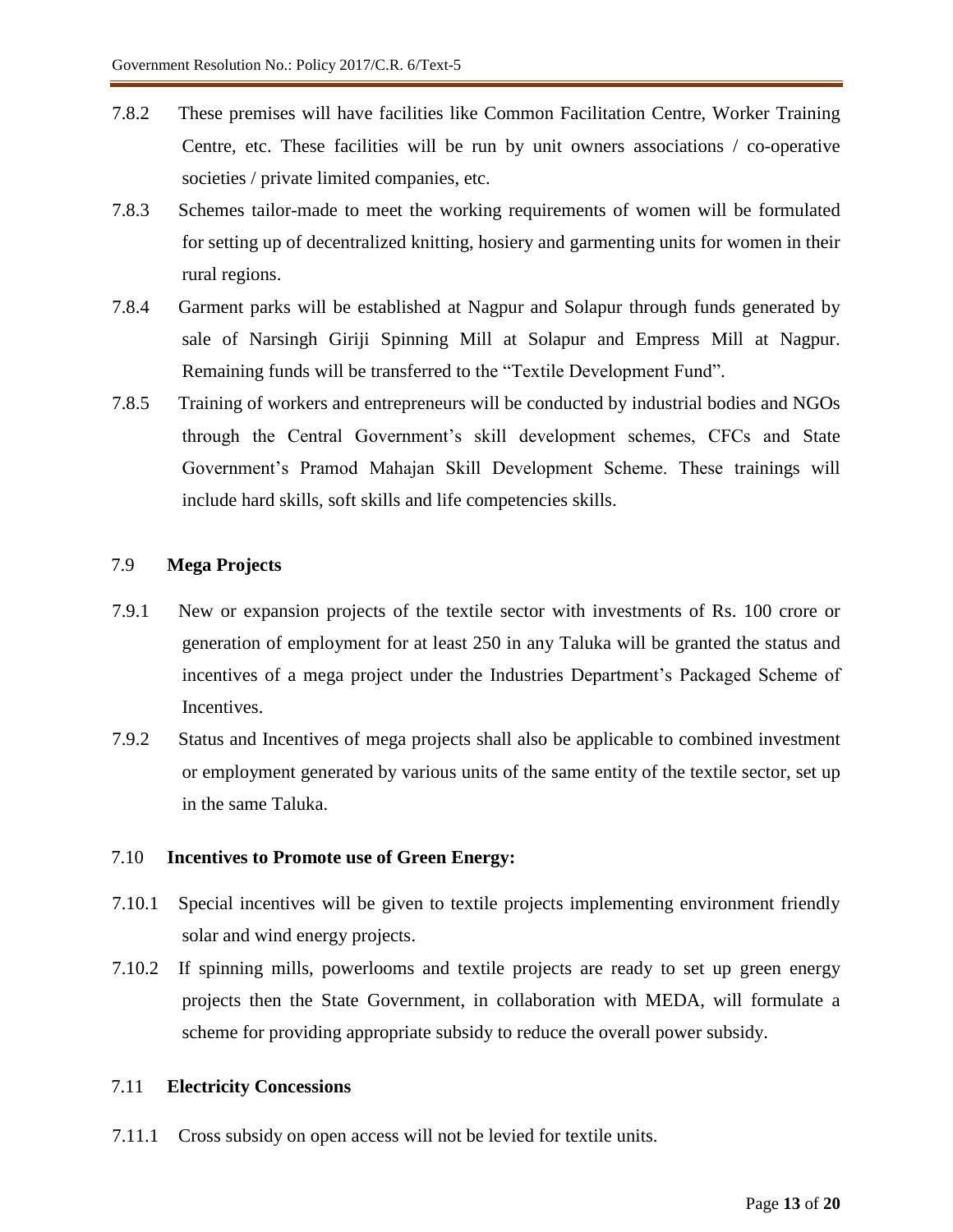- 7.11.2 The State Government's Energy Department will not levy charges other than "transmission charges" on projects using non-conventional sources (solar, wind, etc.) of energy.
- 7.11.3 A subsidy of Rs. 3 per unit will be given to co-operative spinning mills for a period of 3 years. Within this period of 3 years the units will set up non-conventional power projects to fulfil their power needs. The restriction of 1 MW is removed from the net metering scheme. The subsidy of Rs. 3 per unit will not be applicable to open access. The subsidy will be reviewed every year and will be reduced to keep the overall annual subsidy burden within Rs. 150 crore.
- 7.11.4 A subsidy of Rs. 2 per unit will be given to powerlooms using power above 200 HP.
- 7.11.5 Subsidy given to powerloom units using less than 27 HP, 27 to 200 HP and more than 200 HP, will similarly be applicable to garment, knitting and hosiery units.
- 7.11.6 A subsidy of Rs 2 per unit will be given to spinning mills (except co-operative spinning mills), processing units and all other textile units which are using more than 107 HP power.
- 7.11.7 It is observed that the electricity rates for units using upto 27 HP are more than the rates applicable for units using 27 to 107 HP. Necessary action will be taken to eliminate this disparity.
- 7.11.8 When any unit is simultaneously using conventional and non-conventional power, the use of both the power sources will be taken into consideration to decide the load factor.
- 7.11.9 A committee comprising the Director General, Maharashtra Energy Development Agency (MEDA) and the Director Textile will be set up to finalise the subsidy required for setting up of co-operative spinning mills on solar power within three years.

#### **8. Advertising, Branding and Marketing**

- 8.1.1 Textile fairs and seminars will be organized in Vidarbha, Marathwada and North Maharashtra regions where textile parks will be set up by MIDC. These will be organized in collaboration with the Industries Department, Textile Department and the Textile Commissioner of the Central Government to promote the Textile Policy among the ginning and pressing entrepreneurs, fabric merchants and entrepreneurs.
- 8.1.2 Workshops will be organized in collaboration with MIDC in the leading States such as Punjab, Rajasthan, Gujarat, Madhya Pradesh, Tamil Nadu and Andhra Pradesh to attract large industrialists and investments.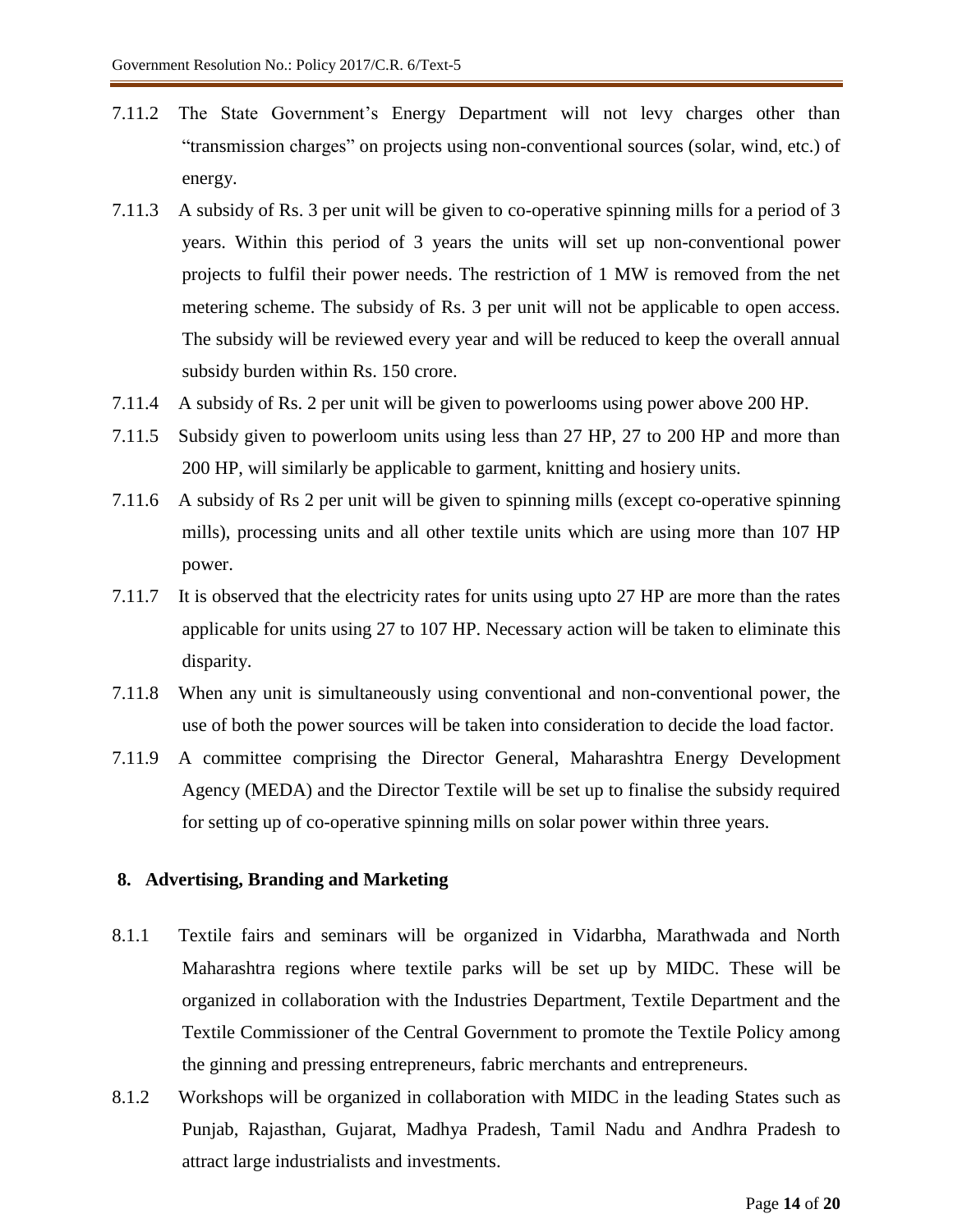- 8.1.3 Textile Policy will be given adequate publicity through print and electronic media.
- 8.1.4 Seminars and exhibitions organised by State / National level textile organizations at State, National and international level will be encouraged
- 8.1.5 State / National level organizations will be encouraged to conduct fashion shows etc. to promote the fabric and garments manufactured in the State at international level.
- 8.1.6 Wide publicity of the schemes covered under the Textile Policy would be done through *gramsabhas* for the growth of the textile industry and involvement of young rural entrepreneurs.
- 8.1.7 The Textile Policy will be included in the State Government's strategic policies.
- 8.1.8 Incentive schemes will be implemented to promote grading of cotton bales and to incentivize branding of such graded cotton bales. This will ensure availability of uniform quality of bales for the spinning industry, which in turn will ensure high quality fabric.
- 8.1.9 A scheme will be formulated for branding, marketing and distribution of products made from handloom and non-conventional yarn through Maharashtra State Handloom Corporation, Maharashtra Small Scale Industries Development Corporation, Khadi and Village Industries Commission and Coir Board. A Committee will be set up under the Chairmanship of the Director-Textile to coordinate the implementation of the scheme.

#### 8.2 **Handloom Development**

The policy for the development of the State's handloom sector, wherein the State Government's share of fund to centrally sponsored schemes and supplementary schemes is made available as and when required, will be continued. There is an increasing demand for the handloom products in the domestic as well as international market. The State Government will develop new schemes for design of handloom products, fusion, etc. in collaboration with NIFT to cater to this increasing demand and to attract young weavers.

The loan and the interest thereon given to the Maharashtra State Handloom Corporation will be converted to government equity to strengthen the Maharashtra State Handloom Corporation.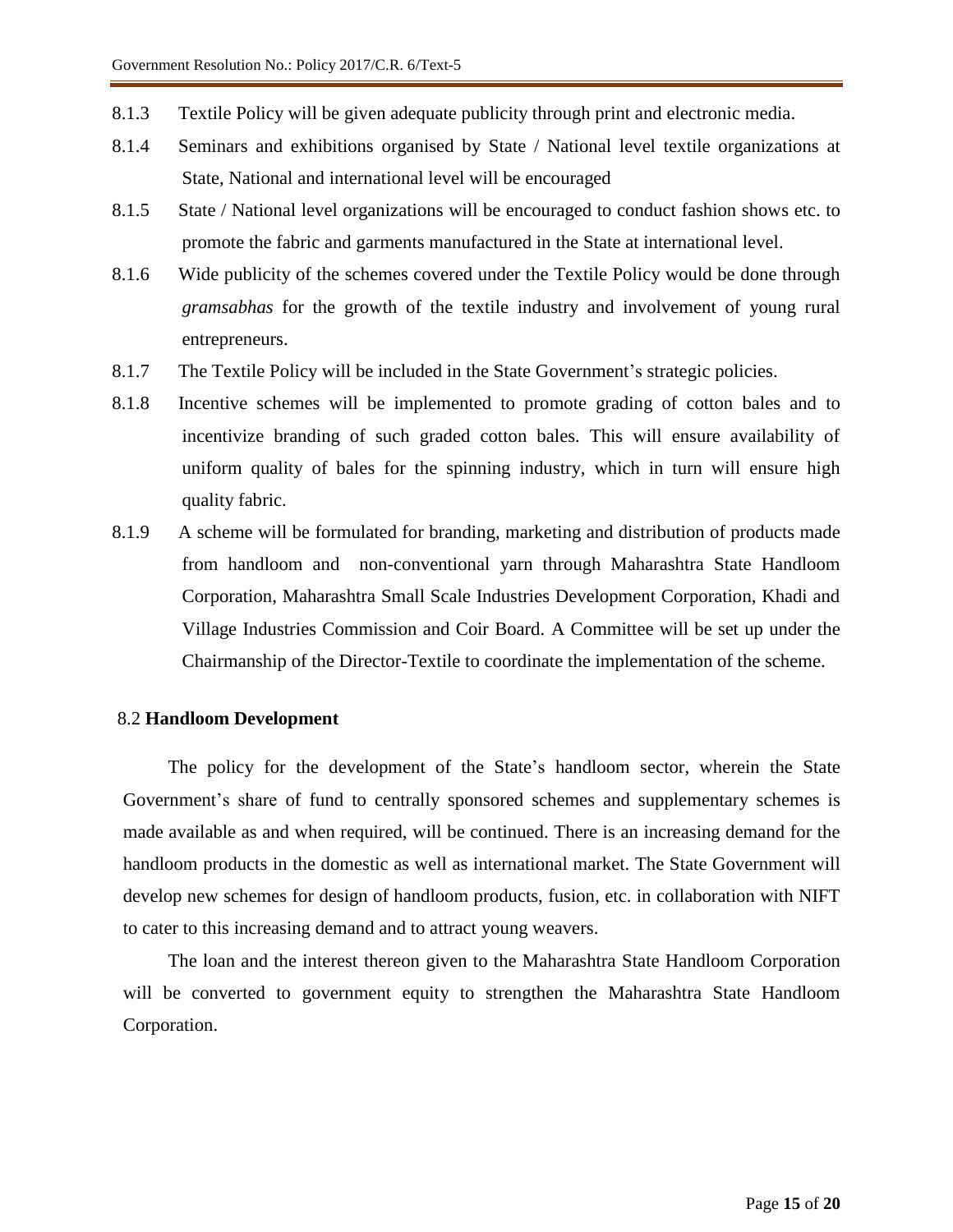#### 8.3 **Training**

A scheme will be formulated for State Government funding to CFCs subsequent to the receipt of Central Government funds, for their utilization for training. This will help maximize the impact of the Central Government's Integrated Skill Development Scheme (ISDS).

Additional training courses will be designed by the industrial training institutes (ITIs) to cater for the needs of the textile industry. The government will formulate schemes for integrated three tier development of the workers (hard skills, soft skills and life skills) with the help of experts in this field.

Training courses will be developed for the textile industry and co-operative spinning mills in the areas of human resources development, power savings, time management, supply chain management, skill enhancement and ISO certification, etc.

#### 8.4 **Research and Development**

- 8.4.1 A Memorandum of Understanding (MoU) will be signed with leading technical institutes such as Indian Institute of Technology (IIT), SASMIRA and WRA for research, development and use of state-of-the-art technology for development of textile, silk and wool industries in the State.
- 8.4.2 The State Textile University will be set up in the State with support from the Central Government and in collaboration with Agriculture, Higher Technical Education and Skill Development Departments. This University will offer certificate, diploma, graduate and post graduate degrees related to the textile sector.

#### 8.5 **Silk Development**

The State produces ample quantity of silk in addition to cotton. Sericulture and silk processing industry is an important agriculture and forest based employment generating sector. The silk industry can provide the rural population a guaranteed source of income and thus can prevent rural migration to cities. Its cash crop nature as well as increasing demand for silk in the domestic and international market have created vast opportunities for silk production in the State. The silk industry is a boon for farmers affected by unpredictable weather and can help them generate regular income. It is also very crucial to increase the agricultural growth rate and to double farmers' income. Considering the importance of silk industry and its scope for generating employment, the following measures will be undertaken to bring the silk industry to the forefront of the State's economy: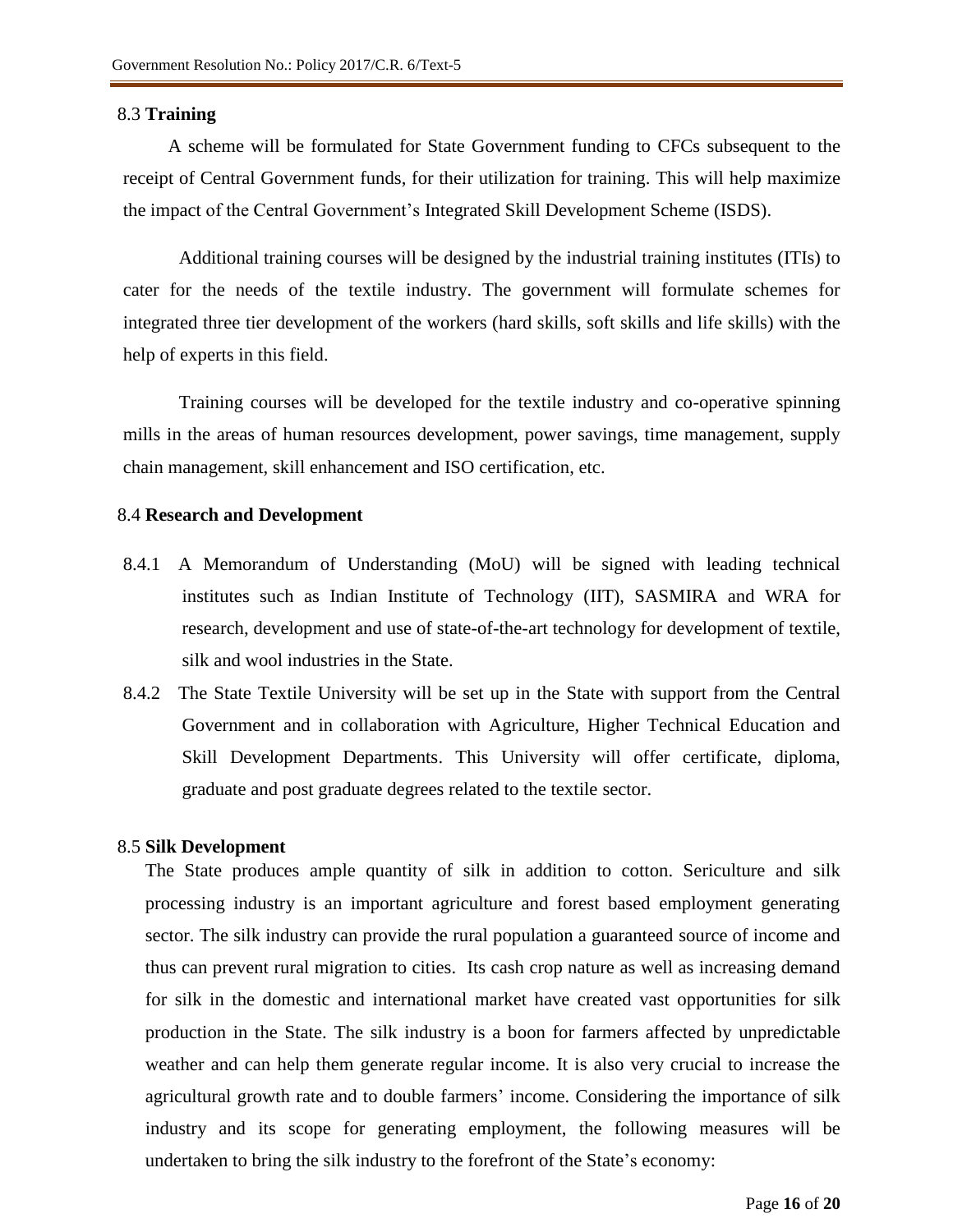- 8.5.1 Promoting sericulture and group farming to create a guaranteed source of income for farmers. Private sector involvement will be promoted to sustain sericulture.
- 8.5.2 Research on high yield mulberry plant species will be encouraged.
- 8.5.3 Efforts will be made to increase the production of silk cocoons and silk yarn so as to produce more silk than the traditional silk growing States.
- 8.5.4 The work of establishing a silk cocoon market at Jalna will be duly completed.
- 8.5.5 Development of existing silk farms into research center / nursery / training centers, etc.
- 8.5.6 Development of one silk farm as a Model Silk Farm / Silk Training Center at Amravati, Aurangabad, Nagpur and Pune.
- 8.5.7 Development of silk farming through mulberry group farming / women self help groups (SHGs)
- 8.5.8 Credit linked capital subsidy will be provided to silk entrepreneurs, weavers and weavers' groups for silk dyeing / processing / weaving machinery.
- 8.5.9 Setting up of private silk cocoon production centers, Chawki centers, nurseries, etc. will be encouraged.
- 8.5.10 Mahareshim Campaign will be conducted during the months of March-April each year in collaboration with BARTI (Dr Babasaheb Ambedkar Research and Training Institute, Pune) to create awareness on sericulture and to register new farmers.
- 8.5.11 Tussar Silk farming will be increased through greater plantation of Ain / Arjun trees in collaboration with the Forest Department.
- 8.5.12 Incentives similar to those provided to farmers will be provided to private businesses to undertake cocoon processing as an industry as well as mulberry and Tussar farming.
- 8.5.13 e-Platforms will be provided for the sale of silk weavers' products.
- 8.5.14 The Directorate of Sericulture will be restructured with technically competent staff to provide increased outreach and support to potential farmers / entrepreneurs and to boost infrastructure capacity building.
- 8.5.15 The benefits under the current Sericulture scheme are limited to holdings of 1 acre which limits provision of "farm ponds". In view of providing irrigation, the benefits will extended to holdings of 2 acres while keeping the costs same for the unskilled component.
- 8.5.16 Tussar is a forest farm plantation and hence the land ownership ceiling will be increased from 2 Ha to 4 Ha.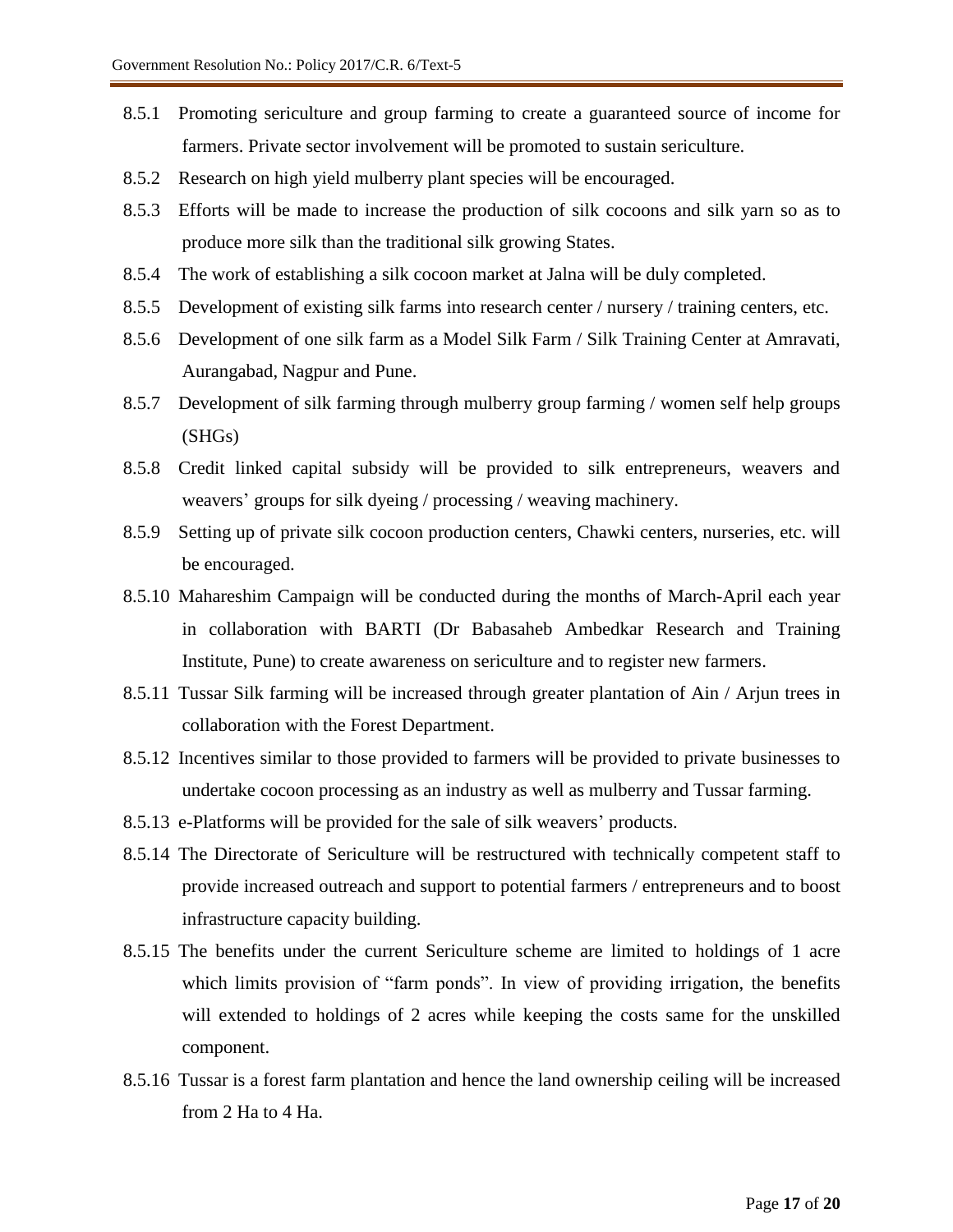- 8.5.17 Disease free laying (DFL) production capacity of the Gadhinglaj production center will be increased.
- 8.5.18 Chawki centers will be set up at Gadhinglaj, Amravati and Aurangabad.
- 8.5.19 Tussar cocoon market will be set up at Armori (Gadchiroli district) and Bhandara.
- 8.5.20 Tussar tourism corridor will be established across the forest / tiger reserves at Tadoba, Pench, Navegaon and Nagzira through Forest Department and MTDC.
- 8.5.21 Drying centres and godown facilities will be made available to store and preserve silk cocoons.
- 8.5.22 **Advertising and Marketing of Sericulture**: Diverse media of advertising and marketing (Newspaper / *Gramsabha* / *Akashvani* / *Doordarshan* / *Reshim rath*, posters, conferences, exhibition etc.) will be used to create awareness about the silk industry among the farmers and entrepreneurs.

#### **9. Wool Industry**

The State annually produces approximately 1400 MT wool per year from the Deccani sheep. However less than 1% wool is procured by the *Punyashloka Ahilyadevi Maharashtra Mendhi va Sheli Vikas Mahamandal.* There is no other infrastructure for processing, production and marketing of the wool in the State. Despite the large production of Deccani wool and increased demand in the domestic and international markets, the large sheep rearing community is deprived of the financial benefits due to non-availability of value added processing within the State. Availability of value added processing and marketing facilities for wool in the State will make sheep rearing a source of independent employment generation and will be financially beneficial to the sheep rearing community. This will help reduce their migration to cities. Following measures will be undertaken to achieve this:

- 9.1 The State will establish a pilot wool processing unit on PPP (Public Private Partnership) basis to process the Deccani wool produced in the State in collaboration with the Center's Wool Research Association, Thane. Similar projects will be set up in sheep rearing districts based on the success of the pilot project.
- 9.2 A scheme will be formulated for onsite visits and training for enhanced skill development. Further, a plan of action will be formulated to reserve government land for "sheep rearing areas."
- 9.3 The Directorate of Textile, Nagpur will monitor and manage the procurement, processing, production and marketing of Deccani Wool.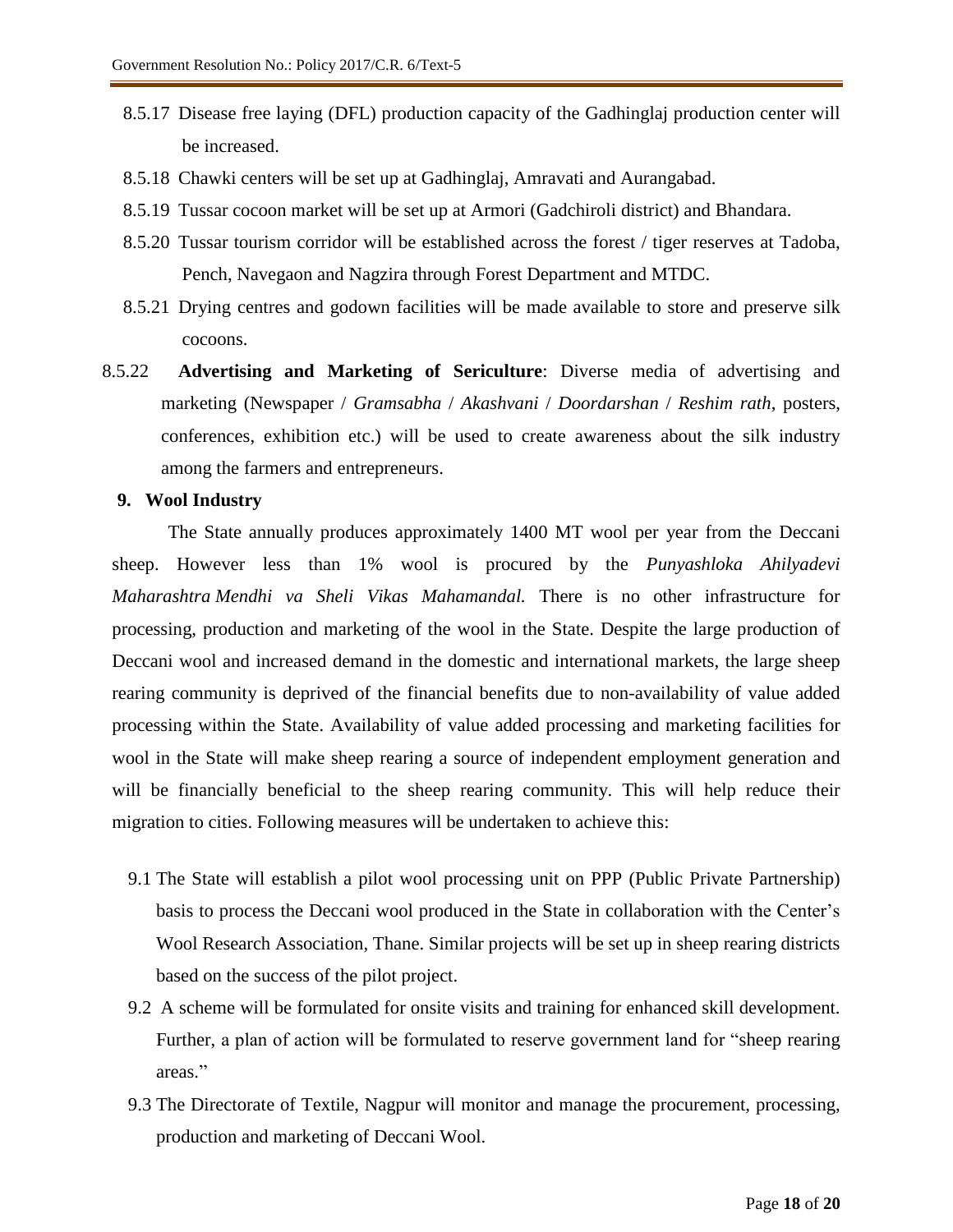9.4 Bamboo plantation will be included within the ambit of MGNREGA in a manner similar to that of Tuti / Mulberry plantation.

#### **10. Special incentives for production and use of non-conventional yarn**

Special focus will be given to research on production and use of non-conventional yarn (bamboo, banana, *ambadi, ghaypat*, maize, etc). Incentives will also be provided for production and use of non-conventional yarn. Farming of these sources of non-conventional yarns will be included within the ambit MGNREGA. Farm ponds for irrigation will be made available wherever required.

- 11. The Textile Directorate will be renamed as Textile Commissionerate for effective administration on a pattern similar to that of the EGS Commissionerate, Skill Development Commissionerate and Animal Husbandry Commissionerate. Silk Directorate will be under administrative control of the Textile Directorate. The necessary administrative approval will be sought from the High Power Committee (HPC).
- 12. Textile Development Fund will be created to provide funds for government equity, State subsidies as well as for branding and marketing. This fund will be generated through the sale of land of Empress Mill and Nagpur Weavers' Co-operative Spinning Mill, funds raised through privatization of spinning mills, government equity returned by the co-operative spinning mills as well as 50% of the CSR funds provided by the textile units.
- 13. Government Resolutions and guidelines will be separately issued by the respective departments for implementation of the schemes covered under this Textile Policy.
- 14. This Government Resolution is available on the website www.maharashtra.gov.in. The Reference No. for this Government Resolution is 201802171625204302. This order has been signed digitally.

By order and in the name of Hon. Governor of Maharashtra.

Atul Nilkantha Patne

Digitally signed by Atul Nilkantha Patne DN: c=IN, o=Government Of Maharashtra, ou=Co-operation, Marketing and Textiles, postalCode=400032, st=Maharashtra, 2.5.4.20=dbe47489f41f6ba7b373916e4ff1397bb87658b79c 59c01cd690741a79b94b6f, cn=Atul Nilkantha Patne Date: 2018.02.17 16:25:52 +05'30'

 **( Atul Patne) Secretory, (Textile)** 

To

- 1. Principal Secretary to Hon. Governor, Maharashtra State
- 2. Principal Secretary to Hon. Chief Minister, Maharashtra State
- 3. Private Secretary to Hon. Ministers (all)
- 4. Private Secretary to Hon. Ministers for State ( all)